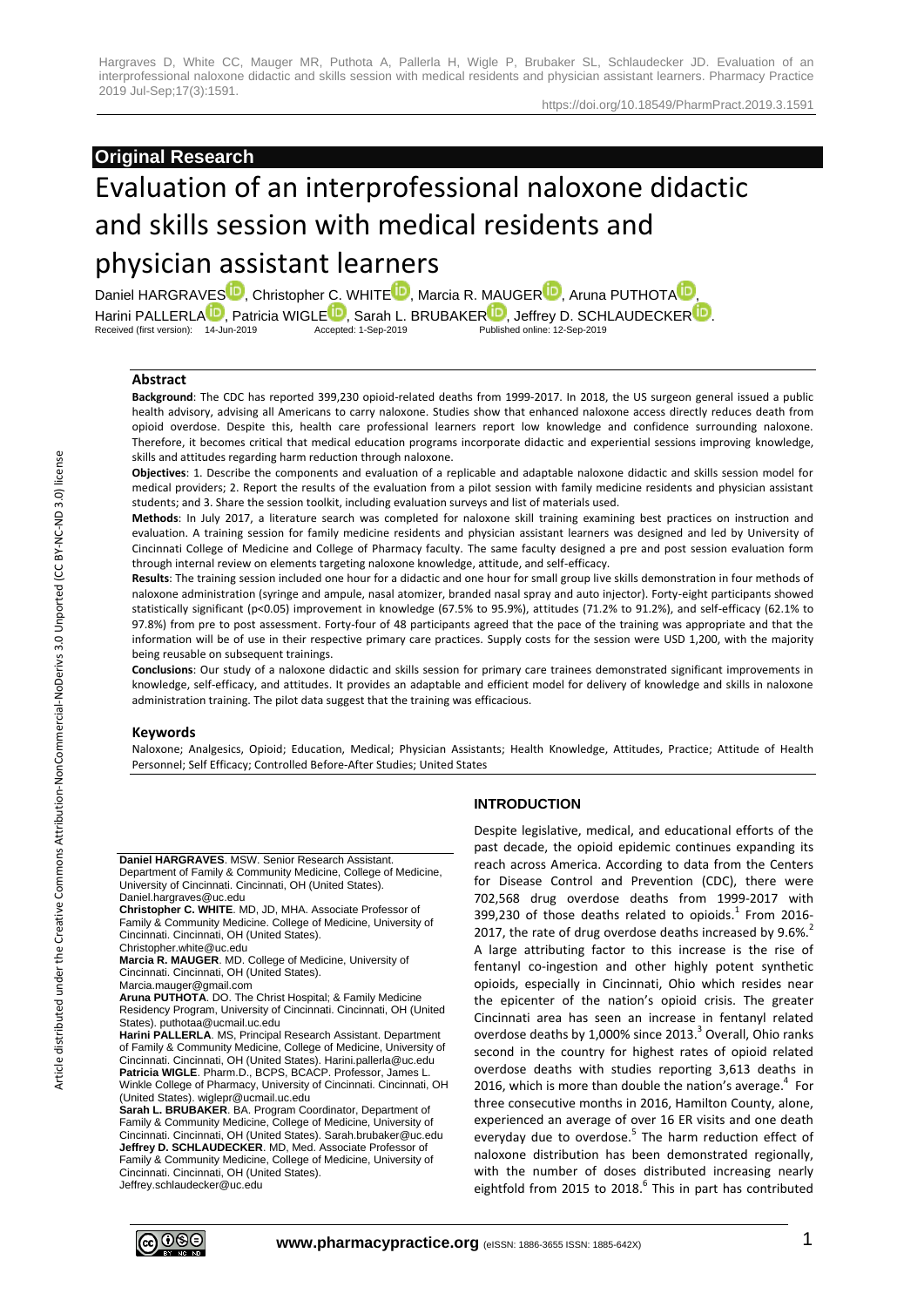#### https://doi.org/10.18549/PharmPract.2019.3.1591

to a 21% reduction in the number of deaths due to opioids from 2017 to 2018. 6

Given the persistence of opioid related morbidity and mortality and the demonstrated positive impact of harm reduction efforts in the community, never has there been a more crucial time to focus on distribution and training about the opioid reversal agent, naloxone. Naloxone has been recognized for more than two decades as a safe agent to reverse the effects of overdose through its mechanism of action as an opioid antagonist.<sup>7,8</sup> The practice of coprescribing naloxone to primary care patients with chronic pain is recommended by the CDC.<sup>9</sup> In 2018, the US surgeon general issued the first public health advisory in a decade, advising all Americans to carry naloxone and learn how to use it.<sup>10</sup> With no serious side effects known, naloxone has been distributed not only to first responders, including law enforcement, but also to community members as part of a larger harm reduction methodology. It has been shown to be effective in decreasing the mortality rate associated with opioid overdose by as much as  $11\%$ .<sup>11-13</sup> When coupled with education on overdose recognition and response, the provision of naloxone to both those with opioid use disorder and their friends and family has been associated with substantial reductions in opioid overdose mortality at the community level. <sup>13</sup> The regulations for prescribing naloxone vary from state to state. In 2015, a new law aimed at facilitating the distribution of naloxone in Ohio allowed for pharmacists to provide naloxone without a prescription.<sup>14</sup> Thus, pharmacists now play an expanded role in direct patient/caregiver training in the administration of naloxone. Furthermore, state legislatures have also adopted myriad Good Samaritan Laws as a means to facilitate use of naloxone by shielding individuals from adverse legal consequences surrounding emergency aide, such as naloxone administration, for those suffering from an overdose.<sup>15</sup> Therefore, as states direct policy measures to increase access to naloxone and remove potential barriers to its use, it becomes essential that all health care team members are available to address gaps in training and foster efficacy in the safe and proper administration of naloxone by patients and families.

Despite these enhanced legislative policies for increased access to naloxone, training programs have been slow to incorporate naloxone training into their respective curriculums. Physicians continue to report high levels of discomfort in prescribing naloxone, including the concern of enabling risky behavior and fear of liability for prescribing policies and protocols for both patients and family members.<sup>16,17</sup> Many physicians describe having not used naloxone since their training program, citing a lack of self-efficacy in use as a barrier to furnishing it to patients.<sup>17</sup> Additionally, clinicians have also reported doubts about properly identifying those patients at elevated risk for dependence. 18,19 Medical training programs have found health care professional learners reporting limited knowledge and low confidence in educating patients on naloxone and overdose risks, as well as discomfort with the patchwork quilt of laws and policies surrounding naloxone administration across the country.<sup>16,20</sup>

While many factors might contribute to low rates of naloxone prescription practice, training programs are where the process of integration for knowledge, attitudes, and efficacy begins. It has been strongly recommended that graduate level medical education programs incorporate trained and experienced faculty, adequate didactic and experiential sessions, and clinical exposure to care for patients with opioid dependence in the effort to introduce engaging platforms to support desired behaviors and skills.<sup>21</sup> Professional society guidance and primary care behavioral educators often recommend curricular domains in substance use disorders, including the risk assessment and provision of naloxone for treating overdose.<sup>22</sup> However, the currently mandated accreditation governing body family medicine residency components from the Accreditation Council for Graduate Medical Education (ACGME) are unfortunately silent on any explicit required training on substance use as it pertains to patient care. Interestingly, the only time substance use disorder training is mentioned in the more than sixty pages of requirements is in terms of self-care and identifying use in peers and other providers.<sup>23</sup> Opioids, naloxone, or other components in care and treatment for those with substance use are not mentioned explicitly in the required educational curricula. Thus, without expanding beyond the minimum required opioid objectives, recent primary care training program graduates experience inadequate preparation to meet the needs of the opioid epidemic. While some training programs that have integrated components of opioid use disorders and overdose treatment report increase in knowledge, efficacy, and attitudes for health care professional trainees, the current climate of practicing physicians' low comfort and confidence in educating patients in and prescribing life-saving naloxone suggests that further programming is necessary.<sup>16,20,24-27</sup>

After critical observation of existing training within our health system, a gap was identified in meeting the needs of patients with a substance use disorder. The objectives of this paper are to: (1) Describe the components and evaluation of a replicable and adaptable naloxone didactic and skills session model for medical providers; (2) Report the results of the evaluation from a pilot session with family medicine residents and physician assistant students; and (3) Share the session toolkit, including evaluation surveys and list of materials used, to enable other medical training programs to implement a similar educational session.

#### **METHODS**

In response to the lack of patient and family member access to and leaderships' desire to develop efficacious training for prescribing and administering of naloxone, The Christ Hospital/ University of Cincinnati Department of Family and Community Medicine Residency implemented a naloxone skills and education session for all of its first-year residents in Fall 2017. The session was developed and delivered with faculty and staff supported time from a Health Resources and Services Administration (HRSA) Primary Care Training Enhancement grant. An interprofessional team conducted a literature search for

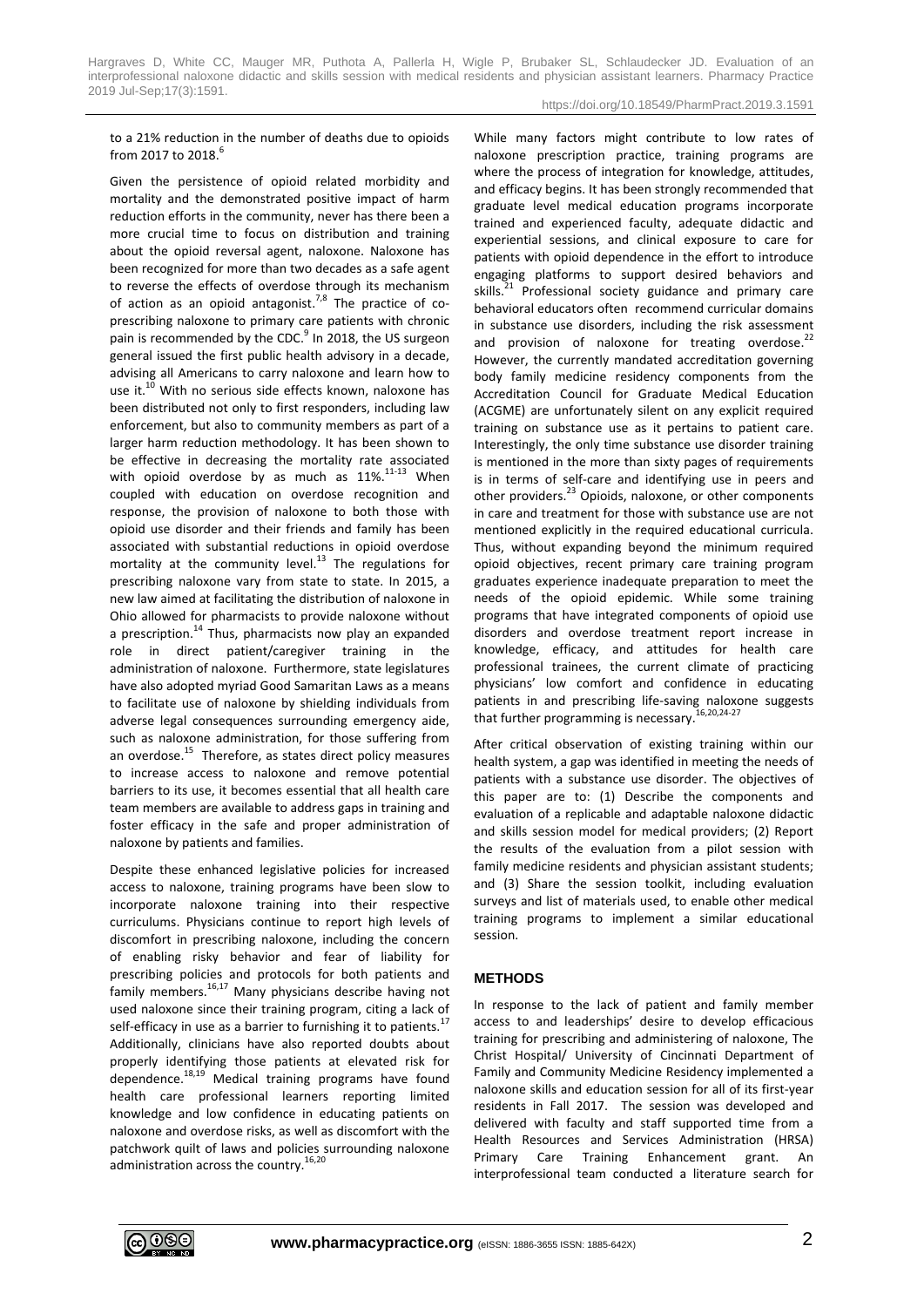https://doi.org/10.18549/PharmPract.2019.3.1591

primary care naloxone training programs in July and August 2017. From a review of this literature, the core components of an intervention were developed to include both didactic and skills training. This same group through an internal iterative process developed an evaluation form that could be administered both pre and post training. The evaluation form was designed through consensus to include items targeting knowledge, attitudes, and selfefficacy in the administration of naloxone. The evaluation form was reviewed by practitioners with substance use disorder experience for face validity and iteratively modified based on their feedback.

The 2017 pilot program with 7 family medicine trainees was then expanded to include interprofessional learners by partnering with a physician assistant training program in Fall 2018. Both iterations of the session were delivered by the same faculty members and lasted two hours; one hour for the didactic, and one hour for live skills demonstration in four methods of naloxone administration (syringe and ampule, nasal atomizer, branded nasal spray, and auto injector). Prior to the beginning of each session, learners completed a pre-session evaluation form that included knowledge, attitude, and self-efficacy questions regarding comfort level in the prescription of naloxone, care of patients with opioid use disorder and local practices and policy in surrounding county municipalities (Online appendix).

The didactic portion was led by a family medicine faculty member with a dual appointment in psychiatry. Content included: (1) a description of the recent national and regional background statistics of the opioid epidemic, (2) the function of naloxone, (3) identifying an opioid overdose, (4) an in-depth analysis of the advantages, functionality, and practicality of four widely used formulations of naloxone administration (auto-injector, syringe and ampule, nasal atomizer, and branded nasal spray), (5) representative naloxone access laws and Good Samaritan Laws, and (6) recommended indications for providing naloxone. Also, pharmacy faculty members were able to provide detailed instruction on writing a prescription for naloxone in the different methods described, demonstrated, and practiced during the session as described in Figure 1.

|                                                                | Prescription                                                                                                                      | Sig <sup>*</sup>                                                                                                                                                                                                                                                                                                                                                                                                                                                                       | Cost (average wholesale<br>price per Lexi-Drugs)** |
|----------------------------------------------------------------|-----------------------------------------------------------------------------------------------------------------------------------|----------------------------------------------------------------------------------------------------------------------------------------------------------------------------------------------------------------------------------------------------------------------------------------------------------------------------------------------------------------------------------------------------------------------------------------------------------------------------------------|----------------------------------------------------|
| Intramuscular<br>naloxone                                      | Naloxone 0.4 mg/ml, single<br>dose vial, #2 vials (NDC No.<br>0409-1215-01)<br>Syringe 3 ml 25Gx1 inch No.<br>$\mathfrak{D}$      | $-Call 911$<br>-Uncap naloxone vial and uncap syringe<br>-Insert needle through rubber membrane on naloxone vial.<br>Turn vial upside down, draw up 1 mL of naloxone and withdraw<br>the needle<br>-Insert the needle into muscle of upper arm or thigh of victim,<br>through clothing if needed<br>-Push the plunger to inject the naloxone<br>-Repeat injection if no response after 3 minutes                                                                                       | USD 23.72                                          |
| Intranasal<br>naloxone (Narcan<br><b>Brand Nasal</b><br>Spray) | Naloxone 4mg/0.1 ml nasal<br>spray device, (Contains 2<br>devices) (NDC No. 69547-<br>353-02)                                     | $-$ Call $911$<br>-Peel back package to remove device<br>-Hold nasal spray with thumb on bottom of plunger and first<br>and middle fingers on either side of nozzle<br>-Support neck and tilt patient's head back<br>-Place the tip of the nozzle in either nostril until your fingers<br>touch the bottom of the patient's nose<br>-Press the plunger firmly to release the dose into the patient's<br>nose<br>-Repeat if no response after 2-3 minutes, give in the other<br>nostril | <b>USD 75</b>                                      |
| Intranasal<br>naloxone<br>(Nasal<br>atomizer)                  | Naloxone 2mg/2 ml prefilled<br>syringe, #2 syringes<br>(NDC No. 76329-3469-01)<br>Two mucosal atomization<br>devices, #2 (MAD300) | $-$ Call 911<br>-Remove colored caps from delivery syringe and naloxone vial<br>-Screw the mucosal atomizer device onto top of syringe<br>-Screw naloxone vial into delivery syringe<br>-Spray one-half of syringe into each nostril<br>-Repeat if no response after 3 minutes                                                                                                                                                                                                         | USD 19.80                                          |
| Auto-injector<br>(Evzio<br>intramuscular<br>naloxone)          | Naloxone 0.4 mg/0.4 ml<br>(NDC No. 60842-030-01)<br>No. 1 twin pack                                                               | $-$ Call 911<br>-Pull auto-injector from outer case<br>-Pull off red safety guard<br>-Place black end of auto-injector against outer thigh (through<br>clothing if needed)<br>-Press firmly and hold in place for 5 seconds<br>-Repeat if no response after 3 minutes                                                                                                                                                                                                                  | USD 2,460                                          |

Figure 1. Prescribing information

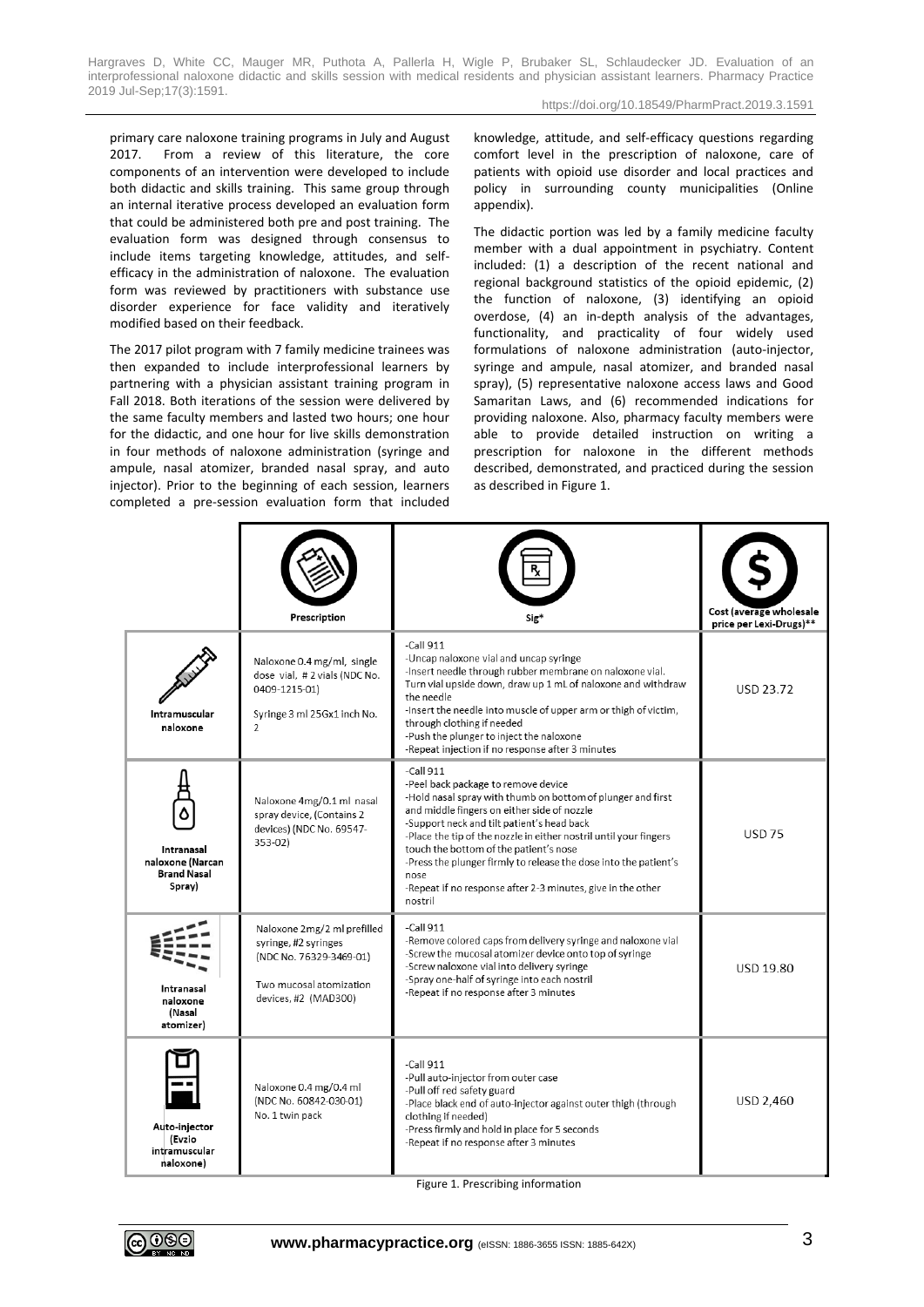https://doi.org/10.18549/PharmPract.2019.3.1591

|                          | Cost per Unit                                                                                 | <b>Where Accessed</b>          | <b>Timeline for Delivery</b>                                                                        |
|--------------------------|-----------------------------------------------------------------------------------------------|--------------------------------|-----------------------------------------------------------------------------------------------------|
| Ampule and Syringe       | USD 4.65 per syringe<br>USD 74.95 per 100, 2ml ampule<br>USD 36.95 per 100 safety<br>breakers | http://www.wallcur.com/        | 2-3 weeks                                                                                           |
| Narcan Brand Nasal Spray | Demo spray devices can be<br>requested at no cost                                             | https://www.narcan.com/        | Did not receive; Out of<br>stock. Sample devices were<br>provided by College of<br>Pharmacy faculty |
| Nasal atomizer           | USD 9.21 per complete kit                                                                     | http://www.pocketnurse.com/    | 2-3 weeks                                                                                           |
| Evzio auto-injector      | Demo devices can be requested<br>at no cost                                                   | https://www.evzio.com/patient/ | 6-8 weeks                                                                                           |
| <b>CPR Manikin</b>       | USD 88.50 per CPR Prompt<br><b>Training Manikin</b>                                           | https://www.enasco.com/        | 2-3 weeks                                                                                           |

Figure 2. Supplies for naloxone skills training session

The autoinjector and branded nasal spray have training units available from the respective pharmaceutical companies. These were requested and received in advance of the training. The syringe and ampule and nasal atomizer supplies were purchased from medical training supply companies and consisted of inert saline in otherwise medically accurate devices. Sufficient supplies were purchased for each learner to have their own training materials including CPR-style mannequin heads for each small group to provide an avenue to demonstrate naloxone administration. Additionally, oranges were purchased to provide a practice model for intramuscular administration of naloxone. Figure 2 details a complete list of the supplies acquired for the session.

The skills portion of the session included the assembly and active demonstration of four modes of naloxone: syringe and ampule, auto-injector, branded nasal spray, and nasal atomizer. This experiential portion of the training was led by a College of Pharmacy faculty member and two fourthyear pharmacy students. Each primary care learner practiced with their own complete demo kit for each method of administration in a small group setting. Stepped instructions were provided on assembly and administration of each within each small group to facilitate individual experiential learning.

Immediately following the didactic and skills portions of the session, all participants completed a post-session evaluation that included the same knowledge, attitude and self-efficacy questions as the pre-session evaluation. The post-session survey included four additional indirect assessment questions regarding usefulness of the information, effectiveness of the instructors, clarity of the session objectives, and pace of the training. The seven knowledge questions were multiple choice, with the remaining five statements on attitudes, four statements on efficacy, and six statements evaluating the session content and instructors having a four-point Likert scale response key (1=Strongly Agree to 4=Strongly Disagree). Descriptive and bivariate analysis was performed using IBM SPSS Version 25. These sessions were approved by the University of Cincinnati IRB under a larger primary care training enhancement training grant.

# **RESULTS**

The naloxone didactic and skills session described occurred two times: The first was in October 2017 with seven family medicine intern participants who were required to attend the session during a behavioral science month rotation. The second session occurred in October 2018 and again included seven family medicine interns and 34 physician assistant learners.

Thus, a total population of 48 learners participated between the two training sessions. For the skills portion of the training, four methods of administration were initially planned. However, the October 2017 session included only the nasal atomizer, auto-injector, and syringe and ampule due to the branded nasal spray demo training devices being out of stock. Therefore, existing third party video was used to demonstrate appropriate use of the branded nasal spray device. All four methods were available for use during the

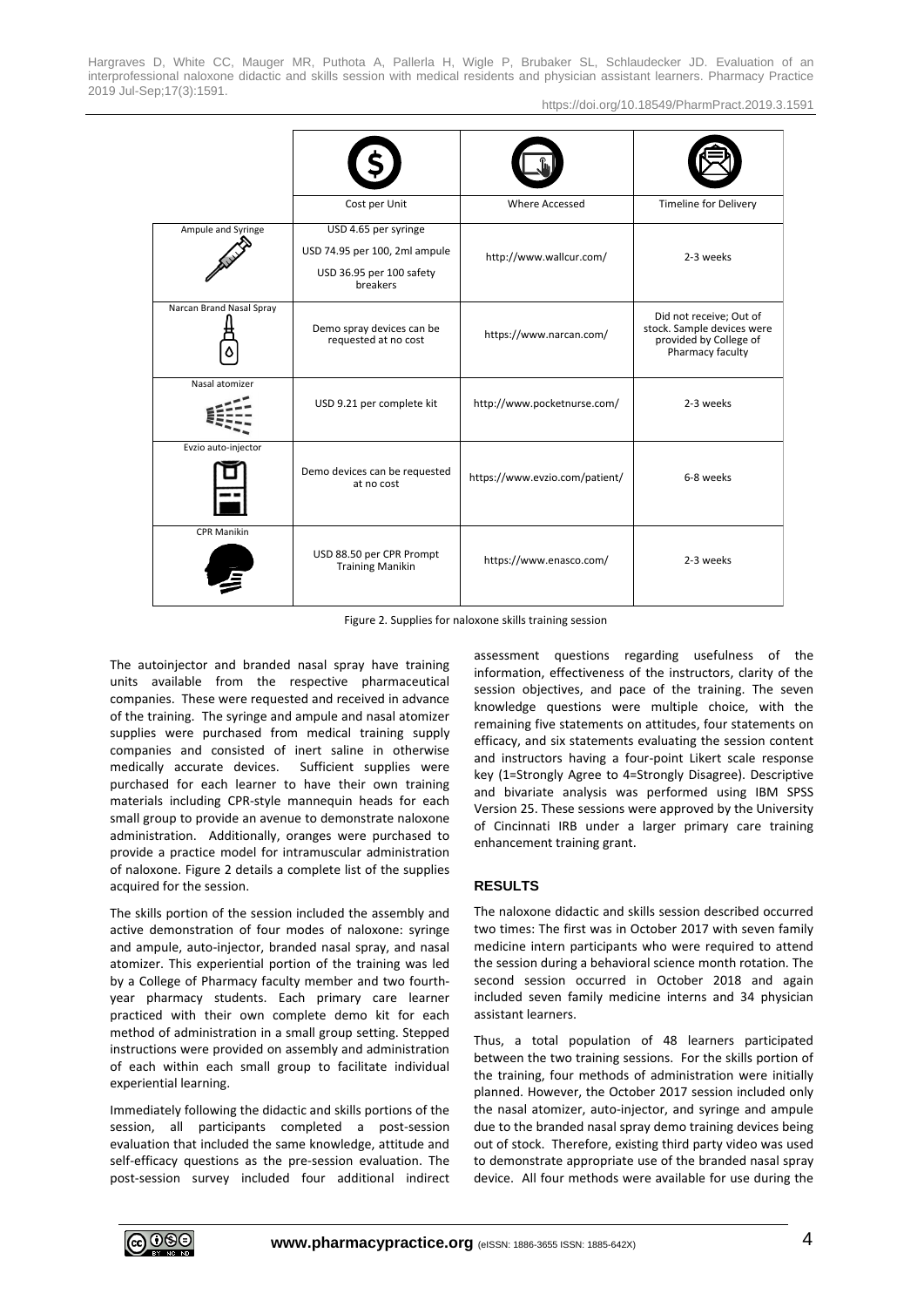https://doi.org/10.18549/PharmPract.2019.3.1591

| Table 1. Results from knowledge questions                                                                                                                             |                                                            |                                                                      |         |  |  |
|-----------------------------------------------------------------------------------------------------------------------------------------------------------------------|------------------------------------------------------------|----------------------------------------------------------------------|---------|--|--|
| Questions                                                                                                                                                             | Participants<br>answered<br>correctly/n<br>respondents (%) | <b>Participants</b><br>answered<br>correctly/n<br>respondents<br>(%) | p-value |  |  |
|                                                                                                                                                                       | Pre                                                        | Post                                                                 |         |  |  |
| Which of the following is a sign of opioid intoxication?                                                                                                              | 41/45 (91%)                                                | 46/46 (100%)                                                         | 0.125   |  |  |
| What is the mechanism of action of naloxone?                                                                                                                          | 37/44 (84%)                                                | 42/45 (93%)                                                          | 0.372   |  |  |
| True/False. Narcan can precipitate acute opioid withdrawal.                                                                                                           | 36/45 (80%)                                                | 41/42 (98%)                                                          | 0.008   |  |  |
| Which of the following symptoms is generally NOT seen in opioid withdrawal?                                                                                           | 24/45 (53%)                                                | 42/46 (91%)                                                          | < 0.001 |  |  |
| In Ohio, Narcan is available by prescription via standing order, which means that(correct<br>response) a patient without a prescription can buy Narcan at a pharmacy. | 14/45 (31%)                                                | 42/46 (91%)                                                          | < 0.001 |  |  |
| True/False. The naloxone nasal atomizer is more expensive and convenient than the EVZIO<br>device.                                                                    | 16/45 (36%)                                                | 46/46 (100%)                                                         | < 0.001 |  |  |
| True/False. The state of Ohio has a Good Samaritan Law that will protect a person who seeks<br>out help for someone who is experiencing a drug overdose.              | 44/45 (98%)                                                | 45/46 (98%)                                                          | 1.00    |  |  |

October 2018 session. Faculty effort included time for two family medicine faculty members, one pharmacy faculty member, a research assistant, and a social scientist which amounted to just over USD 26,000. Material costs, including the demonstration devices, for both sessions totaled roughly USD 1,200.

Table 1 shows results of pre- and post-session evaluation knowledge questions. Table 2 displays results from the attitude and efficacy questions. Scores on all three domains improved from pre- to post-session assessment. Participants showed statistically significant (p<0.05) improvement from pre-knowledge evaluation to post assessment, with an average score of 5.6 correct answers on the seven knowledge questions. Statistically significant (p<0.05) differences were also measured in attitudes from pre-session evaluation to post-assessment. The greatest amount of attitude change was seen in responses to the statements, "I'm comfortable prescribing naloxone to a

patient with opioid addiction" (p<0.001); and, "I'm comfortable prescribing naloxone to a family member of a patient with opioid addiction" (p<0.001). All participants after the session agreed that they felt comfortable prescribing naloxone to the patient, with only one participant disagreeing with feeling comfortable prescribing naloxone directly to family members of a patient under their care. The average percentage of those responding "agree" or "strongly agree" that they felt comfortable administering the four demonstrated naloxone devices increased from 53% to 97% (p<0.05).

Responding to the four additional post-survey indirect assessment questions, 44 of 48 (91.7%) participants agreed that the didactic and skills session met the expectations of the learners, objectives were clear, the pace of the training was appropriate, and that the information will be of use in their clinical practices.

| Table 2. Results from the self-efficacy and attitudes questions                                                                           |                                                                                                        |                                                                                                  |                                                                                                 |                                                                                                  |          |  |
|-------------------------------------------------------------------------------------------------------------------------------------------|--------------------------------------------------------------------------------------------------------|--------------------------------------------------------------------------------------------------|-------------------------------------------------------------------------------------------------|--------------------------------------------------------------------------------------------------|----------|--|
|                                                                                                                                           | Pre                                                                                                    |                                                                                                  | Post                                                                                            |                                                                                                  |          |  |
|                                                                                                                                           | <b>Participants</b><br>responding<br><b>Strongly</b><br>Disagree &<br>Disagree/n<br>respondents<br>(%) | <b>Participants</b><br>responding<br>Agree &<br><b>Strongly</b><br>Agree/n<br>respondents<br>(%) | <b>Participants</b><br>responding<br>Strongly<br>Disagree &<br>Disagree/n<br>respondents<br>(%) | <b>Participants</b><br>responding<br>Agree &<br><b>Strongly</b><br>Agree/n<br>respondents<br>(%) | p-values |  |
| I can recognize signs and symptoms of opioid<br>overdose.                                                                                 | 5/45(11%)                                                                                              | 40/45 (89%)                                                                                      | 0                                                                                               | 46/46 (100%)                                                                                     | < 0.001  |  |
| I would feel comfortable having opioid dependent<br>patients come to my practice.                                                         | 13/45 (29%)                                                                                            | 32/45 (71%)                                                                                      | 0                                                                                               | 46/46 (100%)                                                                                     | < 0.001  |  |
| I would feel comfortable prescribing naloxone to a<br>patient with opioid addiction.                                                      | 10/45 (22%)                                                                                            | 35/45 (78%)                                                                                      | 0                                                                                               | 46/46 (100%)                                                                                     | < 0.001  |  |
| I would feel comfortable prescribing naloxone to a<br>family member of a patient with opioid<br>addiction.                                | 12/44 (27%)                                                                                            | 32/44 (73%)                                                                                      | 1/45(2%)                                                                                        | 44/45 (98%)                                                                                      | < 0.001  |  |
| am comfortable administering the intramuscular<br>formulation of naloxone.                                                                | 20/43 (47%)                                                                                            | 23/43 (53%)                                                                                      | 4/46 (9%)                                                                                       | 42/46 (91%)                                                                                      | < 0.001  |  |
| I am comfortable administering the intranasal<br>formulation of naloxone.                                                                 | 18/43 (42%)                                                                                            | 25/43 (58%)                                                                                      | 0                                                                                               | 46/46 (100%)                                                                                     | < 0.001  |  |
| am comfortable administering the auto injector<br>formulation of naloxone.                                                                | 23/43 (53%)                                                                                            | 20/43 (47%)                                                                                      | 0                                                                                               | 46/46 (100%)                                                                                     | < 0.001  |  |
| It is reasonable for a local government policy, based<br>on available public resources, to not provide<br>naloxone for repeat overdosers. | 29/43 (67%)                                                                                            | 14/43 (33%)                                                                                      | 33/46 (72%)                                                                                     | 13/46 (28%)                                                                                      | 0.096    |  |
| Increased public access to naloxone will increase<br>risky opioid use.                                                                    | 28/42 (67%)                                                                                            | 14/42 (33%)                                                                                      | 38/44 (86%)                                                                                     | 6/44(14%)                                                                                        | 0.048    |  |

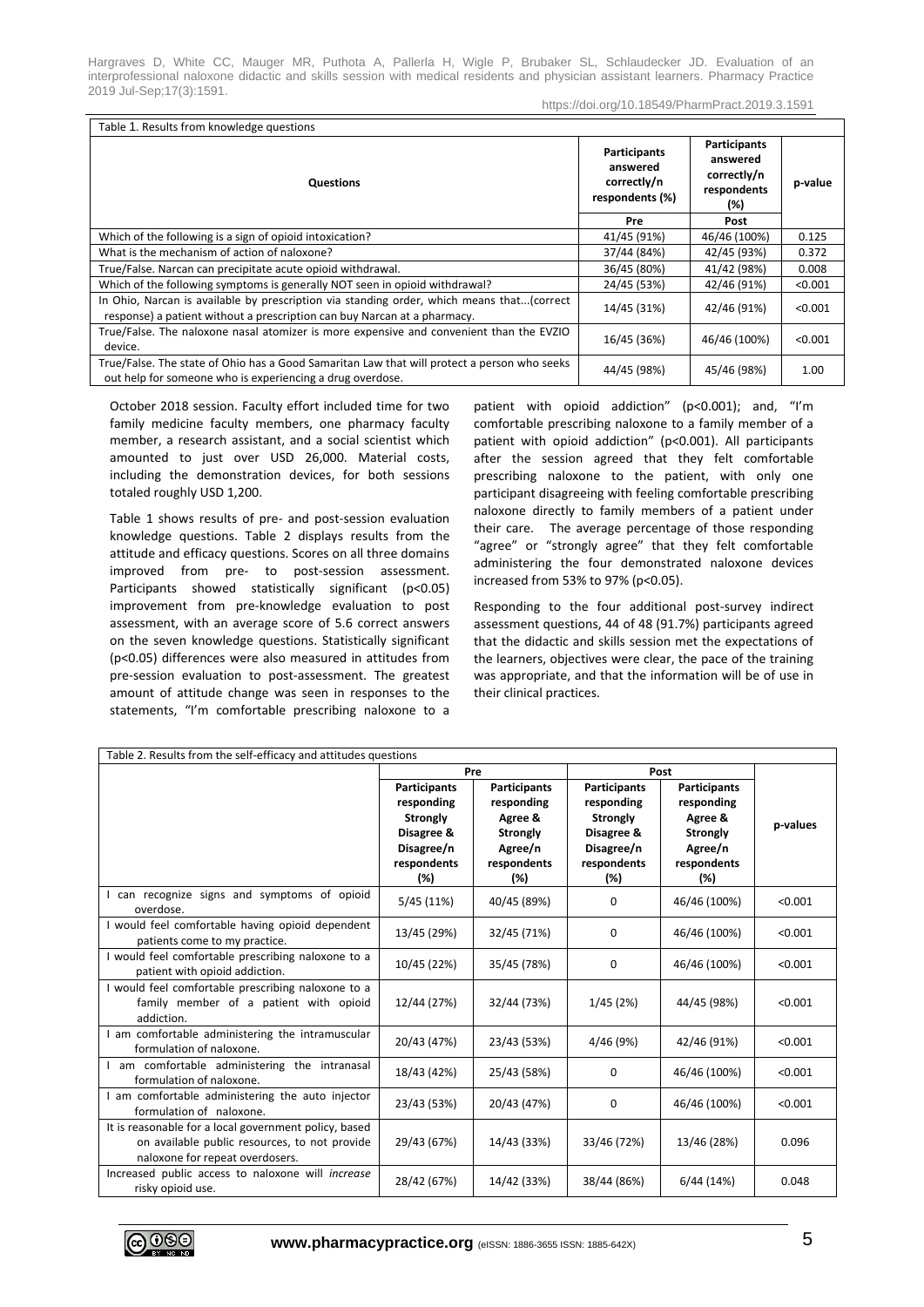#### **DISCUSSION**

Our study is one of the first to assess naloxone training methods in medical residents consisting of both a didactic and skills station. However, there have been several previous studies that have analyzed naloxone training in other types of trainees including emergency medical technicians, pharmacy students, medical students, and others that only included didactic type interventions.<sup>32-36</sup> Our pilot of a naloxone didactic and skills session for primary care learners demonstrated substantial improvements in the domains of knowledge, self-efficacy, and attitudes. Prior studies have reported several barriers to practicing physicians incorporating naloxone into care of patients with substance use disorders including knowledge gaps in use and proper administration with those who have never received naloxone training.<sup>28</sup> Given that the ACGME currently does not specifically require any education or curricular activities regarding opioid use disorder treatment, our training model provides a unique opportunity to address a critical gap in knowledge and skills for primary care providers who will encounter this epidemic in many dimensions in practice. This program was developed with less than USD 28,000 of grant support for faculty time and supplies. The workshop component and evaluation form were created over 3 months. However, once created, such a program can be used for ongoing training without significant time or costs to training programs looking to enhance their learners' preparation to meet the need of patients with opioid use disorder. During our training, participants were not provided with personal active naloxone kits in an effort to keep costs low. Naloxone can be obtained without any prescription authorization and some community health centers have federal funds to provide free naloxone kits to community members. Participants who were interested in carrying a personal kit were provided this information as a source of free naloxone kits.

The results from the pre-post survey assessment suggests significant gains are possible in both knowledge and selfefficacy when implementing such a training program and this was true across both sessions. Based on similar improvement in pre and post session attitude and knowledge scores, we found this session format to be successful with both a smaller group of seven participants and a larger group of 41 participants. Increasing knowledge and comfort with naloxone amongst primary care providers outside of specific substance use disorder treatment settings is particularly encouraging considering where the reach of opioids has been found and persists, both in legitimate and illicit formulations. For example, a primary care physician at a community health center might provide a prescription for naloxone to a patient challenged with heroin use disorder; or they might facilitate naloxone access to a son or daughter caregiver of an elderly patient who has been prescribed opioids for pain. The pilot results of our training model demonstrated improvement in comfort levels administering four different methods of naloxone. Exposure to training, as suggested by others, in addition to personal experiences with patients and/or family members can impact necessary changes in behaviors and attitudes toward providing access to naloxone for patients who would benefit most.<sup>28,29</sup>

Evaluation of the pilot also suggests that an investment in a didactic and skills session exploring policy, access laws, identification of overdose symptoms, and the advantages and function of differing methods of naloxone administration may mitigate some of the stigma and treatment myths that persist at the practicing provider level. For example, despite the lack of any supporting evidence, many providers who report never having naloxone training still posit that facilitating naloxone access will enable risky drug behaviors.<sup>18,30</sup> Our training content described evidence countering these claims and, based on participant responses to the evaluation question directly targeting this belief, appears to mitigate such attitudes by primary care trainees.

The multidisciplinary approach with a College of Pharmacy faculty member also proved advantageous and enriched the perspectives of the training session based on informal feedback from participants and facilitators. Specifically, studies have identified primary care providers have knowledge gaps in how to prescribe naloxone and materials required for use as well as cost issues from commercial insurance. Furthermore, recent reports support the efficacy of naloxone access laws for pharmacists in reducing opioid-related  $deaths.<sup>31</sup>$ Pharmacists will be doing more direct patient/caregiver training on the use of naloxone, thus including pharmacy learners as skill station trainers under the supervision of pharmacy faculty for the primary care learners anecdotally enhanced their comfort in providing medication use counseling. Given the expanded roles for health care providers in the provision of naloxone it makes efforts in pharmacy and primary care training programs timely and more critical for the care of those who experience opioid overdose.

#### **Limitations**

Though the study provides initial support for targeted training to improve knowledge, attitudes, and efficacy in naloxone administration, there are several limitations with respect to our design and its broader generalizability. First, although we offer a readily available, adaptable, and financially accessible training model, the authors acknowledge that materials and faculty and staff resources were grant-supported and may vary across programs. However, the supplies listed are economical, the evaluation survey in the pilot session can be used and/or adapted, and the literature describing naloxone training in various environments is considerable; all are qualities facilitating access. The cost limitation can impact sustainability of the intervention as supplies are consumed through training sessions. Second, content for the pilot session regarding policies and laws around naloxone access and administration were unique to our region in Cincinnati, Ohio. While local policies reflect a growing number of state and local policies, it is advised to consult local and state laws to update content and evaluation as needed. Third, interprofessional training was used in the pilot session, however, the training could be facilitated by any one professional health care faculty including pharmacy,

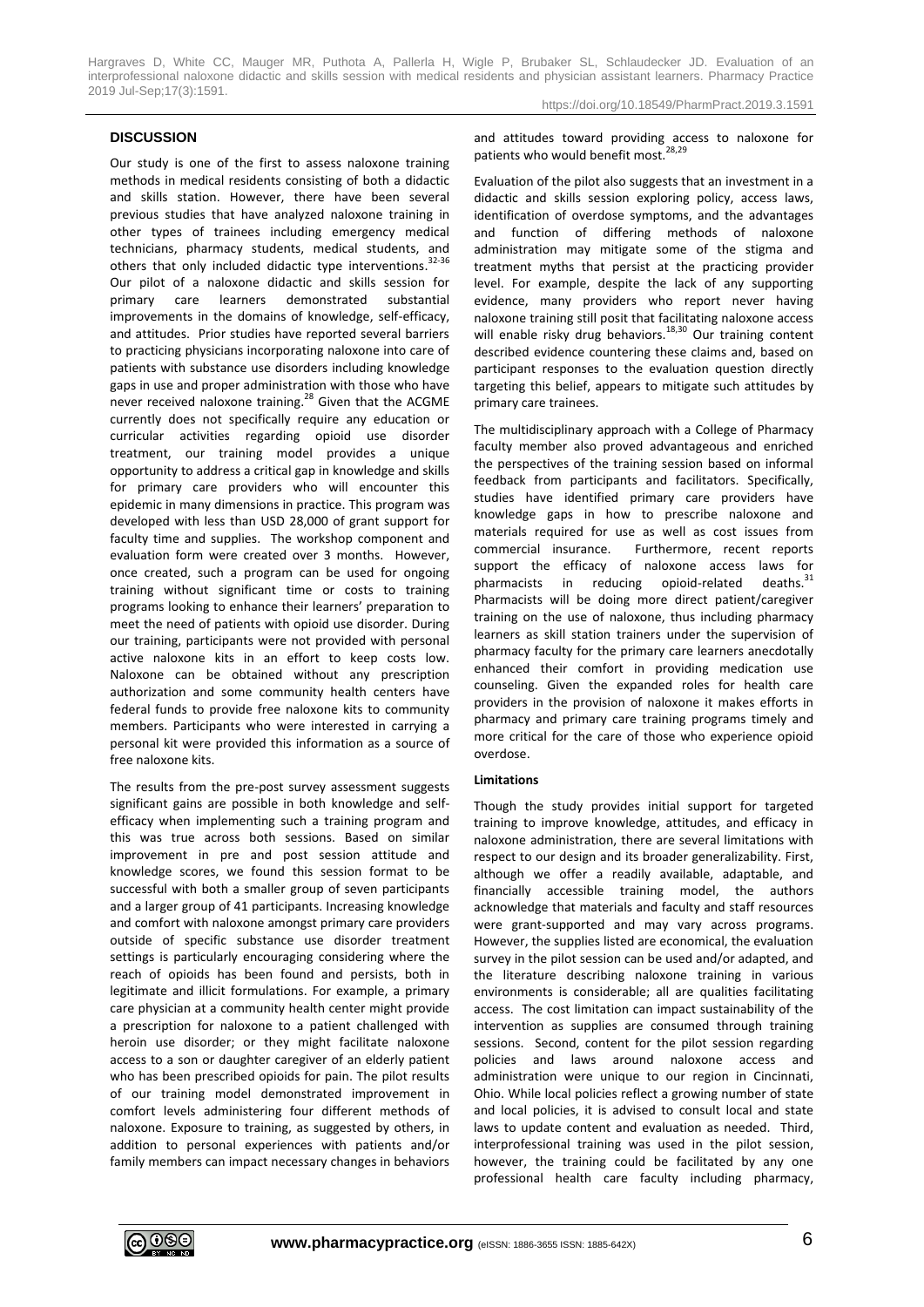https://doi.org/10.18549/PharmPract.2019.3.1591

primary care, or behavioral health. We included pharmacy learners as skill station trainers to foster their counseling skills surrounding naloxone, but did not formally evaluate the impact of their participation. Although our results suggest concurrent training of family medicine and physician assistants can be efficacious we are not able to specifically measure how having interprofessional faculty and pharmacy learners as trainers might have impacted these results. Furthermore, our evaluation approach did not include an assessment of actual learner skill in administering naloxone. The groups were designed to be small enough to allow individual instruction and observation, but there was not a specific competency assessment of learner skill in naloxone administration. Thus, it is possible that learners made gains in knowledge, attitudes, and self-efficacy while maintaining gaps in competency related to physical administration of naloxone. This could be addressed through the use of an OSCE type evaluation in addition to the survey instrument used in this intervention. Fourth, the training does not and is not intended to address the larger opioid issue in terms of overprescribing or diversion. It also is not intended to fulfill all recommendations for substance use disorder treatment training, such as medication assisted treatment. However, it is a critical piece in specifically targeting a harm reduction approach to acute and life-threatening conditions as a result of opioid misuse. Finally, there could be issues of subject bias given the pre and post surveys were administered at a single group session required as part of the training program. Additionally, although the training included 48 learners the number of complete survey responses was less than this indicating some participants did not answer all questions. Although the number of missing responses was very small, this coupled with our smaller sample size could have artificially elevated the findings of improvement on the post test, which can be mitigated through serial confidential administration to successive groups of learners over time to increase the number of completed responses analyzed. No follow-up survey has yet been designed or administered for those who participated in the training programs and thus we can't comment on permanence of the effect on knowledge and attitudes towards furnishing naloxone found in our work. An additional goal at project conception was to measure the association between participating in such training and the actual provision of naloxone at the patient level. Assessment of this goal was complicated because all trainees in a given year were required to participate in the training program so any comparison would have been between different years of trainees. Therefore, we are confidently able to describe gains in knowledge and attitudes, but not patient level changes in practice which could be done if this training was bundled as part of a QI project in a particular clinic location using naloxone prescription as an outcome pre-post.

#### **Future Work**

A few of the prior naloxone studies utilized patients in recovery to share their personal stories prior to the training workshop.<sup>20</sup> We believe this could be a great way to capture participants' attention by augmenting the urgency feel of satisfactorily completing training. Moreover, incorporating patient voice into future trainings to foster development of a more positive provider attitude towards patients struggling with substance use disorders represents a logical augmentation of this intervention. Perhaps a readily accessible manner of infusing patient voice would be to bring this training to existing Patient and Family Advisory Council (PFAC) meetings. Another prior study, focused on training student pharmacists to administer naloxone, utilized the objective structured clinical exam, commonly known as the OSCE, to assess skill and confidence level after training.<sup>33</sup> Using the OSCE or some other formal skill competency station as another posttraining assessment could serve a dual purpose: (1) provide additional information towards gains in skill level and attitudes and (2) further solidify participant's knowledge in naloxone training by providing a direct case to practice their new skill set. Finally, having developed the naloxone didactic and skills session with an eye towards broad adoption, future work should aim to replicate our positive findings across additional classes of health care team members including medical students, community providers, and additional graduate medical education learners.

#### **CONCLUSIONS**

Our study provides a piloted, adaptable, and efficient model for delivery of a naloxone didactic and skills session. This is critical given the positioning of the primary care provider at the front line of managing their patient's potential substance use disorder and being in the best position to facilitate enhanced use of harm reduction approaches such as naloxone to both their patients, family members of patients, and community members at large. The pilot data suggest that the training was efficacious in enhancing knowledge, attitudes, and self-efficacy of learners. Material costs are minimal and the entire intervention was completed in two hours of classroom time. Implementing naloxone training is a critical and timely component of education that should be integrated into curriculums to fill a current gap in ACGME education requirements.

## **CONFLICT OF INTEREST**

The authors of this work have no financial, commercial, legal, or professional relationship with other organizations, or with people working with them, that could in any way influence the research presented.

The views expressed in the submitted article are the authors' own and are not an official position of any affiliated institution or funder.

#### **FUNDING**

Funding for this work came from the Health Resources and Services Administration Primary Care Training Enhancement Medication Assisted Treatment supplemental funding under grant number T0BHP28567- 01.

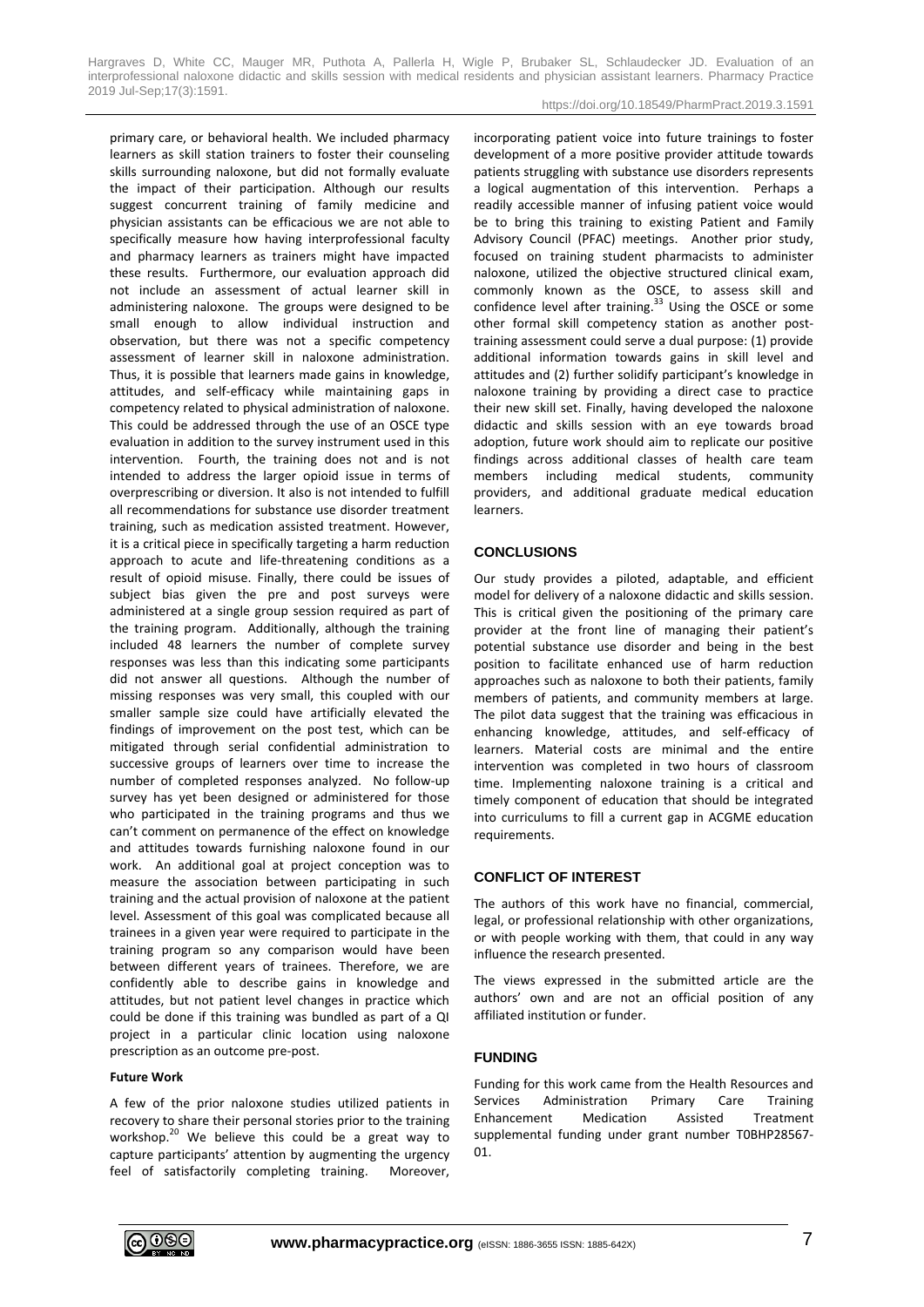## **References**

- 1. Hedegaard H, Warner M, Miniño AM. Drug overdose deaths in the United States, 1999–2016. NCHS Data Brief. 2016;(294):1-8.
- 2. Hedegaard H, Miniño A,M., Warner M. Drug overdose deaths in the united states, 1999-2017. NCHS Data Brief. 2018(329):1-8.
- 3. DeMio T. Fentanyl deaths up 1,000% since 2013, so much so that even heroin's supply is dwarfed. [https://www.cincinnati.com/story/news/2018/06/06/opioid-fentanyl-dwarfs-heroin-cincinnati-drug-supply-killing](https://www.cincinnati.com/story/news/2018/06/06/opioid-fentanyl-dwarfs-heroin-cincinnati-drug-supply-killing-more/610804002/)[more/610804002/](https://www.cincinnati.com/story/news/2018/06/06/opioid-fentanyl-dwarfs-heroin-cincinnati-drug-supply-killing-more/610804002/) (accessed Apr 4, 2019).
- 4. National Institute on Drug Abuse. Ohio opioid summary. [https://www.drugabuse.gov/drugs-abuse/opioids/opioid](https://www.drugabuse.gov/drugs-abuse/opioids/opioid-summaries-by-state/ohio-opioid-summary)[summaries-by-state/ohio-opioid-summary](https://www.drugabuse.gov/drugs-abuse/opioids/opioid-summaries-by-state/ohio-opioid-summary) (accessed Apr 16, 2019).
- 5. Strobino Kevin. Hamilton county overdose report August 2017. Hamilton County Public Health: Hamilton County, Ohio.
- 6. Thomas A. Hamilton county overdose report April 2019. Hamilton County Public Health: Hamilton County, Ohio.
- 7. Sporer K. Strategies for preventing heroin overdose. BMJ. 2003;326(7386):442-444. https://doi.org/10.1136/hmi.326.7386.443
- 8. Doyon S, Aks SE, Schaeffer S; American Academy of Clinical Toxicology; American College of Medical Toxicology; American Association of Poison Control Centers. Expanding access to naloxone in the united states. Clin Toxicol (Phila). 2014;52(10):989-992[. https://doi.org/10.3109/15563650.2014.968657](https://doi.org/10.3109/15563650.2014.968657)
- 9. Centers for Disease Control and Prevention. Still not enough naloxone where it's most needed. <https://www.cdc.gov/media/releases/2019/p0806-naloxone.html> (accessed Aug 6, 2019).
- 10. HHS Office of the Secretary. U.S. surgeon general's advisory on naloxone and opioid overdose. april 5, 2018. by/surgeongeneral/priorities/opioids-and-addiction/naloxone-advisory/index.html (accessed Jul 31, 2019).
- 11. Devries J, Rafie S, Polston G. Implementing an overdose education and naloxone distribution program in a health system. J Am Pharm Assoc (2003). 2017;57(2S):S154-S160[. https://doi.org/10.1016/j.japh.2017.01.002](https://doi.org/10.1016/j.japh.2017.01.002)
- 12. Wheeler E, Jones TS, Gilbert MK, Davidson PJ. Opioid overdose prevention programs providing naloxone to laypersons United States, 2014. MMWR Morb Mortal Wkly Rep. 2015;64(23):631-635.
- 13. Walley AY, Xuan Z, Hackman HH, Quinn E, Doe-Simkins M, Sorensen-Alawad A, Ruiz S, Ozonoff A. Opioid overdose rates and implementation of overdose education and nasal naloxone distribution in Massachusetts: Interrupted time series analysis. BMJ. 2013;346:f174[. https://doi.org/10.1136/bmj.f174](https://doi.org/10.1136/bmj.f174)
- 14. Bulloch M. As naloxone accessibility increases, pharmacist's role expands. [https://www.pharmacytimes.com/contributor/marilyn-bulloch-pharmd-bcps/2016/10/as-naloxone-accessibility-increases](https://www.pharmacytimes.com/contributor/marilyn-bulloch-pharmd-bcps/2016/10/as-naloxone-accessibility-increases-pharmacists-role-expands)[pharmacists-role-expands](https://www.pharmacytimes.com/contributor/marilyn-bulloch-pharmd-bcps/2016/10/as-naloxone-accessibility-increases-pharmacists-role-expands) (accessed Apr 16, 2019).
- 15. Davis C, Chang S, Carr D, Hernandez-Delgado H. Legal interventions to reduce overdose mortality: Naloxone access and overdose good samaritan laws. The Network for Public Health Law. May 2017. Available at: [https://www.networkforphl.org/\\_asset/qz5pvn/legal-interventions-to-reduce-overdose.pdf](https://www.networkforphl.org/_asset/qz5pvn/legal-interventions-to-reduce-overdose.pdf) (accessed Jul 31, 2019).
- 16. Wilson JD, Spicyn N, Matson P, Alvanzo A, Feldman L. Internal medicine resident knowledge, attitudes, and barriers to naloxone prescription in hospital and clinic settings. Subst Abus. 2016;37(3):480-487. <https://doi.org/10.1080/08897077.2016.1142921>
- 17. Binswanger IA, Koester S, Mueller SR, Gardner EM, Goddard K, Glanz JM. Overdose education and naloxone for patients prescribed opioids in primary care: A qualitative study of primary care staff. J Gen Intern Med. 2015;30(12):1837- 1844[. https://doi.org/10.1007/s11606-015-3394-3](https://doi.org/10.1007/s11606-015-3394-3)
- 18. Green TC, Bowman SE, Zaller ND, Ray M, Case P, Heimer R. Barriers to medical provider support for prescription naloxone as overdose antidote for lay responders. Subst Use Misuse. 2013;48(7):558-567. <https://doi.org/10.3109/10826084.2013.787099>
- 19. Mayet S, Manning V, Williams A, Loaring J, Strang J. Impact of training for healthcare professionals on how to manage an opioid overdose with naloxone: Effective, but dissemination is challenging. Int J Drug Policy. 2011;22(1):9-15. <https://doi.org/10.1016/j.drugpo.2010.09.008>
- 20. Monteiro K, Dumenco L, Collins S, Bratberg J, MacDonnell C, Jacobson A, Dollase R, George P. An interprofessional education workshop to develop health professional student opioid misuse knowledge, attitudes, and skills. J Am Pharm Assoc (2003). 2017;57(2S):S113-S117[. https://doi.org/10.1016/j.japh.2016.12.069](https://doi.org/10.1016/j.japh.2016.12.069)
- 21. Kunins HV, Sohler NL, Giovanniello A, Thompson D, Cunningham CO. A buprenorphine education and training program for primary care residents: Implementation and evaluation. Subst Abus. 2013;34(3):242-247. <https://doi.org/10.1080/08897077.2012.752777>
- 22. American Academy of Family Physicians. Recommended curriculum guidelines for family medicine residents: Substance use disorders. 2016;277:1-13 [https://www.aafp.org/dam/AAFP/documents/medical\\_education\\_residency/program\\_directors/Reprint277\\_Substance.pdf](https://www.aafp.org/dam/AAFP/documents/medical_education_residency/program_directors/Reprint277_Substance.pdf) (accessed Apr 3, 2019).
- 23. Accreditation Council for Graduate Medical Education. ACGME program requirements for graduate medical education in family medicine. Family Medicine. 2017. Available at: [http://msm.edu/Education/GME/Documents/FamilyMedicine/ACGME\\_Requirements\\_eff\\_170107.pdf](http://msm.edu/Education/GME/Documents/FamilyMedicine/ACGME_Requirements_eff_170107.pdf) (accessed Apr 3, 2019).
- 24. Dion KA. Improving outcomes of opioid overdose preparing nursing students to intervene. J Addict Nurs. 2016;27(1):7-11. <https://doi.org/10.1097/JAN.0000000000000106>
- 25. Winograd RP, Davis CS, Niculete M, Oliva E, Martielli RP. Medical providers' knowledge and concerns about opioid overdose education and take-home naloxone rescue kits within veterans affairs health care medical treatment settings. Subst Abus. 2017;38(2):135-140.<https://doi.org/10.1080/08897077.2017.1303424>